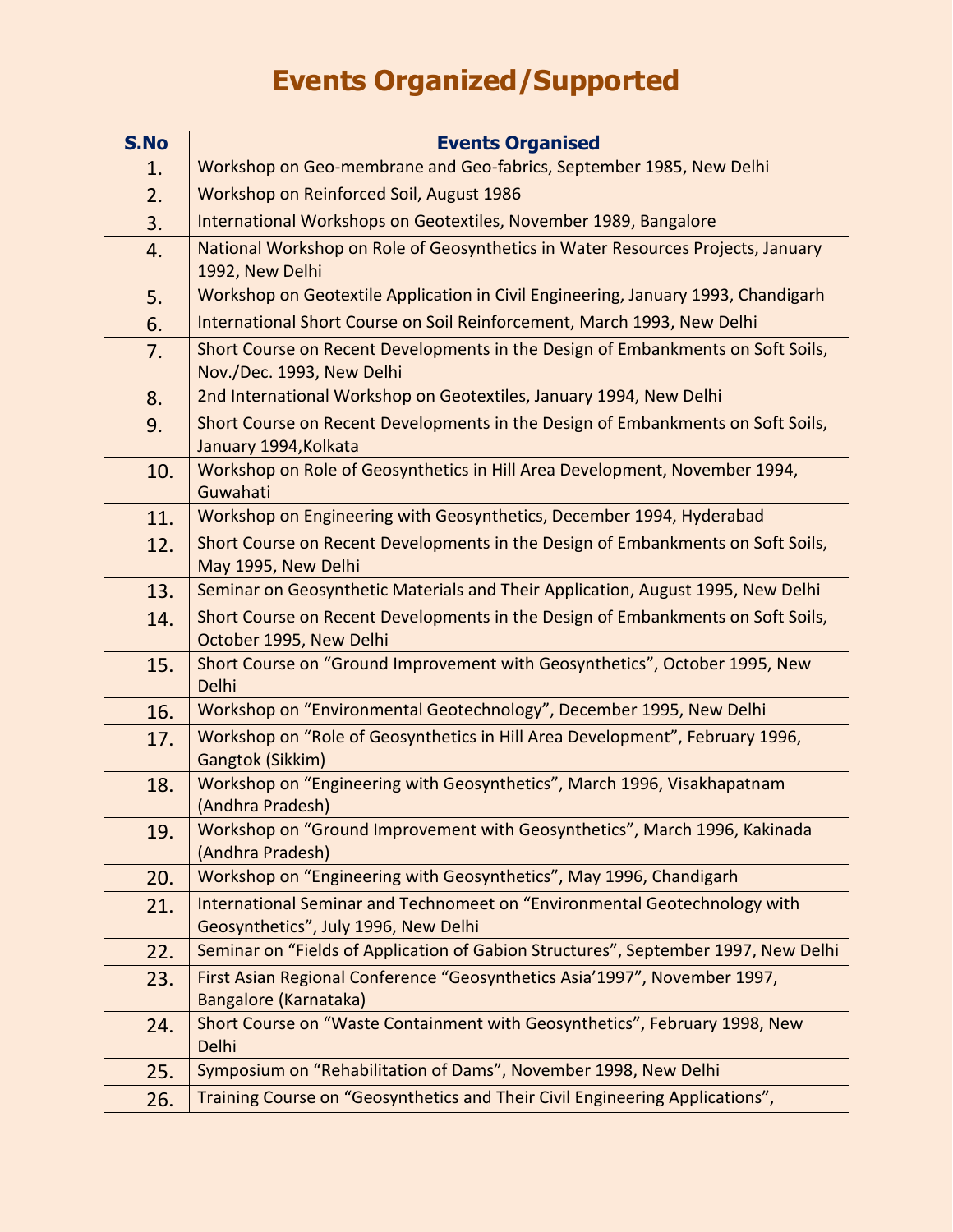|     | September 1999, Mumbai                                                                                                              |
|-----|-------------------------------------------------------------------------------------------------------------------------------------|
| 27. | Seminar on "Coir Geotextiles-Environmental Perspectives", November 2000, New                                                        |
|     | Delhi                                                                                                                               |
| 28. | Second National Seminar on "Coir Geotextiles - Environmental Perspectives", April                                                   |
|     | 2001, Guwahati, Assam                                                                                                               |
| 29. | National Seminar on "Application of Jute Geotextiles in Civil Engineering", May<br>2001, New Delhi                                  |
| 30. | International Course on "Geosynthetics in Civil Engineering", September 2001,<br>Kathmandu, Nepal                                   |
| 31. | Workshop on "Applications of Geosynthetics in Infrastructure Projects", November<br>2003, New Delhi                                 |
| 32. | Geosynthetics India 2004 - A Seminar Workshop on "Geotechnical Engineering<br>Practice with Geosynthetics", October 2004, New Delhi |
| 33. | Introductory Course on Geosynthetics, November 2006, New Delhi                                                                      |
| 34. | International Seminar on "Geosynthetics in India - Present and Future" (in                                                          |
|     | Commemoration of Two Decades of Geosynthetics in India), November 2006, New<br>Delh                                                 |
| 35. | Workshop on "Retaining Structures with Geosynthetics", December 2006, Chennai<br>(Tamil Nadu)                                       |
| 36. | Special Session on "Applications of Geosynthetics" during 6th International R&D<br>Conference, February 2007, Lucknow (U.P.)        |
| 37. | Workshop on "Applications of Geosynthetics - Present and Future", September<br>2007, Ahmedabad (Gujarat)                            |
| 38. | International Seminar "Geosynthetics India'08" and Introductory Course on<br>"Geosynthetics", November 2008, Hyderabad              |
| 39. | Special Session on "Applications of Geosynthetics" during 7th International R&D<br>Conference, February 2009, Bhubaneswar (Orissa)  |
| 40. | Seminar on "Applications of Geosynthetics", July 2010, New Delhi                                                                    |
| 41. | International Seminar on "Applications of Geosynthetics", November 2010, New<br>Delhi                                               |
| 42. | Geosynthetics India' 2011, September 2011, IIT Madras                                                                               |
| 43. | Seminar on "Slope Stabilization Challenges in Infrastructure Projects", October 2011,<br><b>New Delhi</b>                           |
| 44. | GEOINFRA 2012 - A Convergence of Stakeholders of Geosynthetics, August 2012,<br>Hyderabad                                           |
| 45. | Seminar on "Ground Control and Improvement", September 2012, New Delhi                                                              |
| 46. | Workshop on "Geosynthetic Reinforced Soil Structures - Design & Construction",<br>October 2012, New Delhi                           |
| 47. | Seminar on "Landfill Design with Geomembrane", November 2012, New Delhi                                                             |
| 48. | Seminar on "Slope Stabilization Challenges in Infrastructure Projects", November<br>2012, New Delhi                                 |
| 49. | Seminar on "Applications of Geosynthetics in Infrastructure Projects", June 2013,<br><b>Bhopal (Madhya Pradesh)</b>                 |